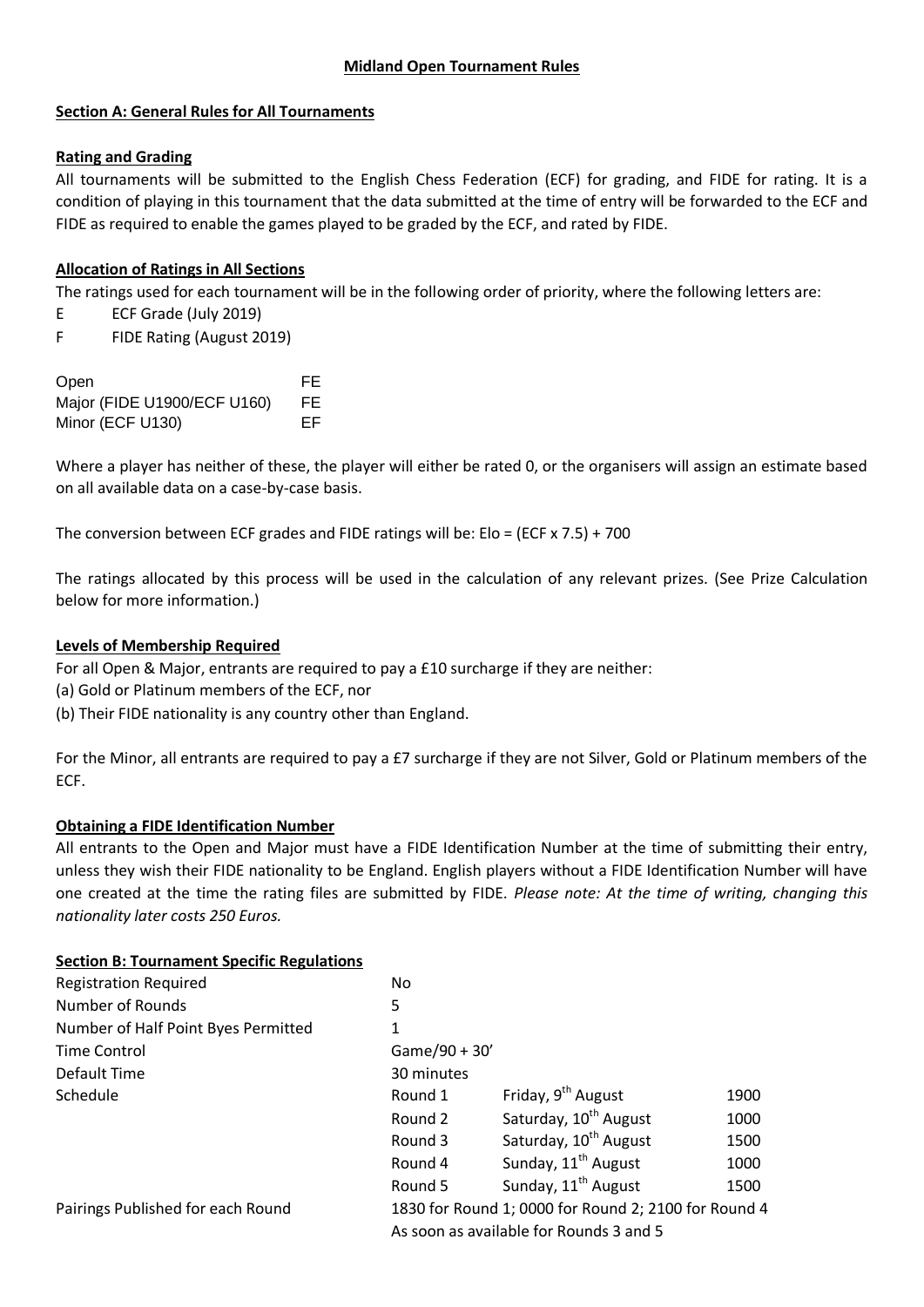| <b>Entry Fee</b>                   | £30                                                     |      |  |
|------------------------------------|---------------------------------------------------------|------|--|
| Late Entry Fee                     | £40 for entries made on the day                         |      |  |
| <b>Tournament Sections</b>         | Open, Major (FIDE U1900/ECF U160), Minor (ECF U130)     |      |  |
| Place Prizes - Open                | 1 <sup>st</sup>                                         | £500 |  |
|                                    | 2 <sup>nd</sup>                                         | £250 |  |
|                                    | 3 <sup>rd</sup>                                         | £100 |  |
| Place Prizes – Major and Minor     | 1 <sup>st</sup>                                         | £250 |  |
|                                    | 2 <sub>nd</sub>                                         | £100 |  |
|                                    | 3 <sup>rd</sup>                                         | £50  |  |
| Grading/Rating Prize per section   | £50                                                     |      |  |
| Rating Prize Bands in each Section | To be published at the venue before the end of Round 4. |      |  |

# **Section C: Entry Fee and Prize Calculation**

### **Prize Calculation**

The place prizes in all tournaments will be awarded to the player scoring the most points. There will be no tie-breaks applied, and in the event of a tie on points, the prize money will be shared equally between all tied players.

The rating prizes for the Open and the Major will be calculated on W-We, where W is the number of points scored, We is the expected number of points based on the difference between the ratings of the players in the game. A player is only eligible for a rating prize if:

- The player has not defaulted any games in the tournament, and
- The player had not withdrawn from the tournament (see the section on Byes below)

The grading prize in the Minor will be awarded to the highest-scoring player under a grading limit published by the Chief Arbiter at the event.

Players not allocated a rating (see Allocation of Ratings in All Sections above) are not eligible for rating prizes.

Where there is a tie for a grading or rating prize, the prize shall be won by the lowest-rated player involved in the tie.

Where a player wins a place prize and a grading or rating prize, the player will win whichever prize is of the higher value.

The additional prizes are won in addition to any other prize a player might win.

## **Prize lists**

Full prize lists for each tournament will be published online as soon as possible at the end of the tournaments. The event organisers will contact all prize winners as soon as possible to arrange for the payment of prizes.

#### **Byes**

Half Point Byes may be requested (or a request may be cancelled) either:

- At the time of entry, or
- At any point before the pairings are published for each tournament. Where the pairings are published as soon as they are available, the request should be made no later than the conclusion of the last game in the tournament being played. Such requests should be made in one of two ways only:
	- o To an arbiter at the event, or
	- $\circ$  By e-mail to alexholowczak@gmail.com and/or mattcarr2700@gmail.com Bye requests missed by the organisers that have not been sent to the correct e-mail address will not have their request granted, and will instead score a 0 point bye in that round, and be subject to the Defaults regulation in Section D.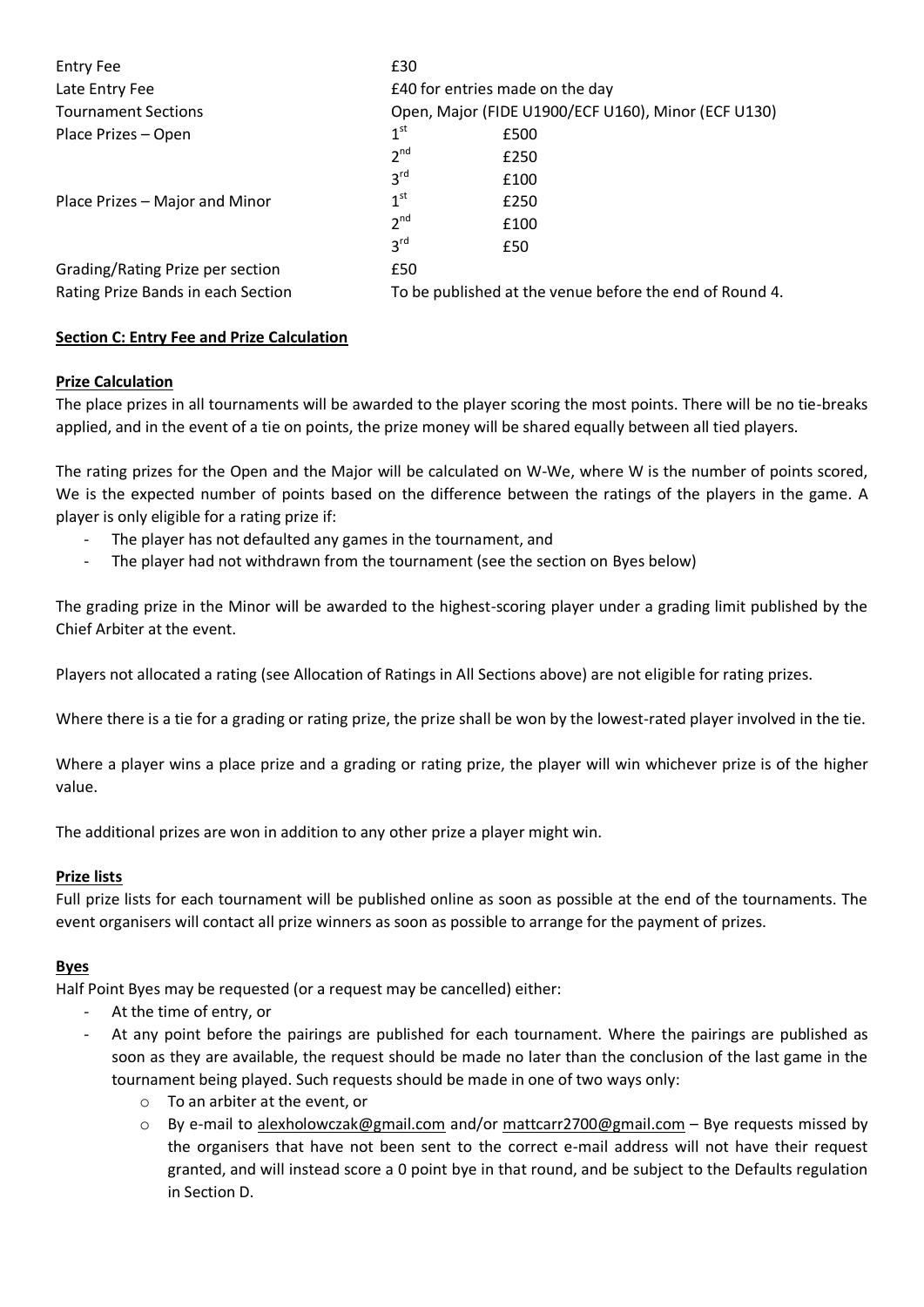A player who requests a Half Point Bye in such a way that by requesting the Bye, the player has no further games to play in the tournament, will be deemed to have withdrawn, and Zero Point Byes will instead be awarded. For example, if a tournament permits one Half Point Bye, then a player will score 0 if it is requested in the last round.

Players who miss more rounds than the number of Half Point Byes permitted in each section will be withdrawn from the tournament.

# **Section D: Registration, Defaults & Pairing Alterations**

# **Defaults**

A player who defaults a game will not be included in the pairings for the next round of the tournament, unless the Chief Arbiter decides otherwise. Should this be decided, the Chief Arbiter reserves the right to apply a bond of £50, which will be returned at the end of the tournament if the player takes part in all remaining rounds. A player who defaults a second game in the tournament will be expelled from it, and shall not have the bond returned to him.

# **Late pairings**

The Organisers may permit players to enter after the pairings have been published for Round 1 of a tournament. In general, these players will score 0 points in the rounds they have missed. However, the player may be paired against another player in this category, who has entered the same tournament, and that game shall be played as though part of the tournament. Should any players remain after this process, then they will be considered available for any of the pairing procedures below once the default time for the relevant tournament has elapsed.

# **Re-pairings**

A player whose opponent does not arrive before the default time will be offered a re-pairing against someone in the same tournament as them. The player will have the following choices:

- (1) Accept the re-pairing
- (2) Decline the re-pairing, and have a 1 point bye.

If the player decides to accept the re-pairing, then the game will be played as though part of the tournament. The time limit for the game shall be decided on a case-by-case basis.

## **Cross-pairings**

Should a re-pairing against someone in the same tournament not be possible, then a player may be offered a crosspairing against a player who has entered a different section running concurrently. The player will have the following choices:

- (1) Accept the cross-pairing
- (2) Decline the cross-pairing, and have a 1 point bye.

Games involved in cross pairings will only count towards grading and each player will get 1 point bye in their tournament.

## **Filler pairings**

Should neither a re-pairing nor a cross-pairing be possible, then the player may be offered a game against a filler. This will be a player who is not playing in any tournament going on at the time, but is nevertheless able to play a game at that time. The player will have the following choices:

- (1) Accept the filler pairing
- (2) Decline the filler pairing, and have a 1 point bye.

If the player decides to accept the filler pairing, then the game will count as though part of the tournament only if the filler is eligible to play in the tournament. The time limit for the game shall be decided on a case-by-case basis.

## **Section E: Miscellaneous**

## **Mobile Phones & Electronic Communication Devices**